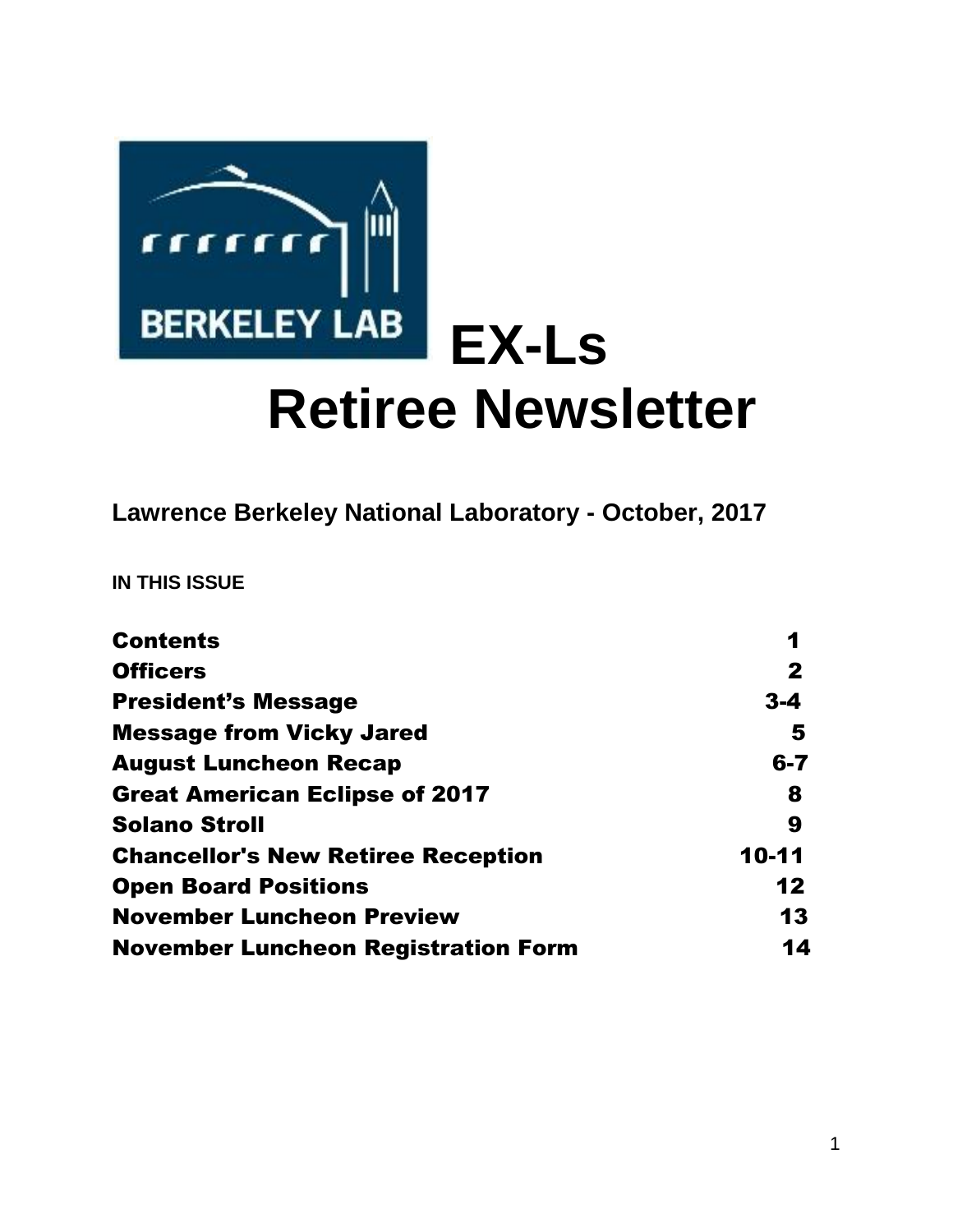*EX-Ls EXPRESS - October 2017 Deadline for Newsletter submittals is 7 days after the Board* **meeting**

#### **EX-Ls BOARD OF DIRECTORS**

President: Lee Schroeder 1st Vice-President: Henry Rutkowski 2nd Vice-President: Nancy Brown Secretary: Esther Schroeder Treasurer: Kay Bristol Membership: Patti Powers-Risius Activities: Kathy Bjornstad LBNL Liaison: Margaret Dick CUCRA Representative: Janis Dairiki/Don Grether UCBRC Policy Board: Richard Sextro Connie Grondona Editor EX-Ls Newsletter: Linda Rutkowski UCBRC Director and Liaison Cary Sweeney

#### **PAST PRESIDENTS**

| Cheryl Fragiadakis -- 2016 | Per Dahl - 2001             |
|----------------------------|-----------------------------|
| Connie Grondona - 2015     | Tom Beales - 2000           |
| Trudy Forte - 2014         | Ken Mirk - `1999            |
| Joe Jaklevic - 2012-2013   | Paul Hernandez - 1998       |
| Rollie Otto – 2011         | Clay Sealy - 1996-1998      |
| Richard Sextro - 2010      | Igor Blake - 1994-1996      |
| Don Grether - 2009         | Conway Peterson - 1992-1994 |
| Jose Alonso – 2008         | Howard Browne - 1990-1992   |
| Janis Dairiki – 2007       | Ethel Skyrdlinski - 1989    |
| John Kadyk - 2006          | Al Amon - 1988              |
| Gene Binnall - 2005        | Ken Lou - 1987              |
| Sig Rogers – 2004          | Virginia Cherniak - 1986    |
| Bob Fulton - 2003          | Bill Bigelow - 1985         |
| Bob Birge - 2002           | Ted Bowers - 1981-1984      |

#### **EX-Ls Honorary Life Members**

Shirley Ashley Patrick Cullinane, Bud Larsh

#### **2017 CALENDAR OF BOARD MEETINGS & LUNCHEONS**

#### **Board: Meetings:**

January 12, 2017 April 13, 2017 July 13, 2017 October 12, 2017 Board Meetings start at 3:00 p.m. and end at 5:00 p.m. usually held in LBNL Conference Room (54- 130B). Location is subject to change at the last minute, so check with a Board member if you plan on attending. We welcome attendance by interested members.

#### **Luncheons:**

Thursday, Feb 16, 2017, Hs Lordships Thursday, May 18, 2017, Hs Lordships Thursday, Aug 17, 2017, Hs Lordships Thursday, Nov 16, 2017, Hs Lordships

#### **OFFICE ADDRESS:**

**Our mailing address is:** LBNL EX-Ls 101 University Hall Berkeley, CA 94720-1550

#### **Photo Site:**

https://get.google.com/albumarchive/10886758399 6319040696

**Photo Czar:** Ned Dairiki

**Website:** http://retirement.berkeley.edu/ex-ls

**Webmaster:** Kris Thornton, UCBRC

**Next Luncheon: February 16, 2018**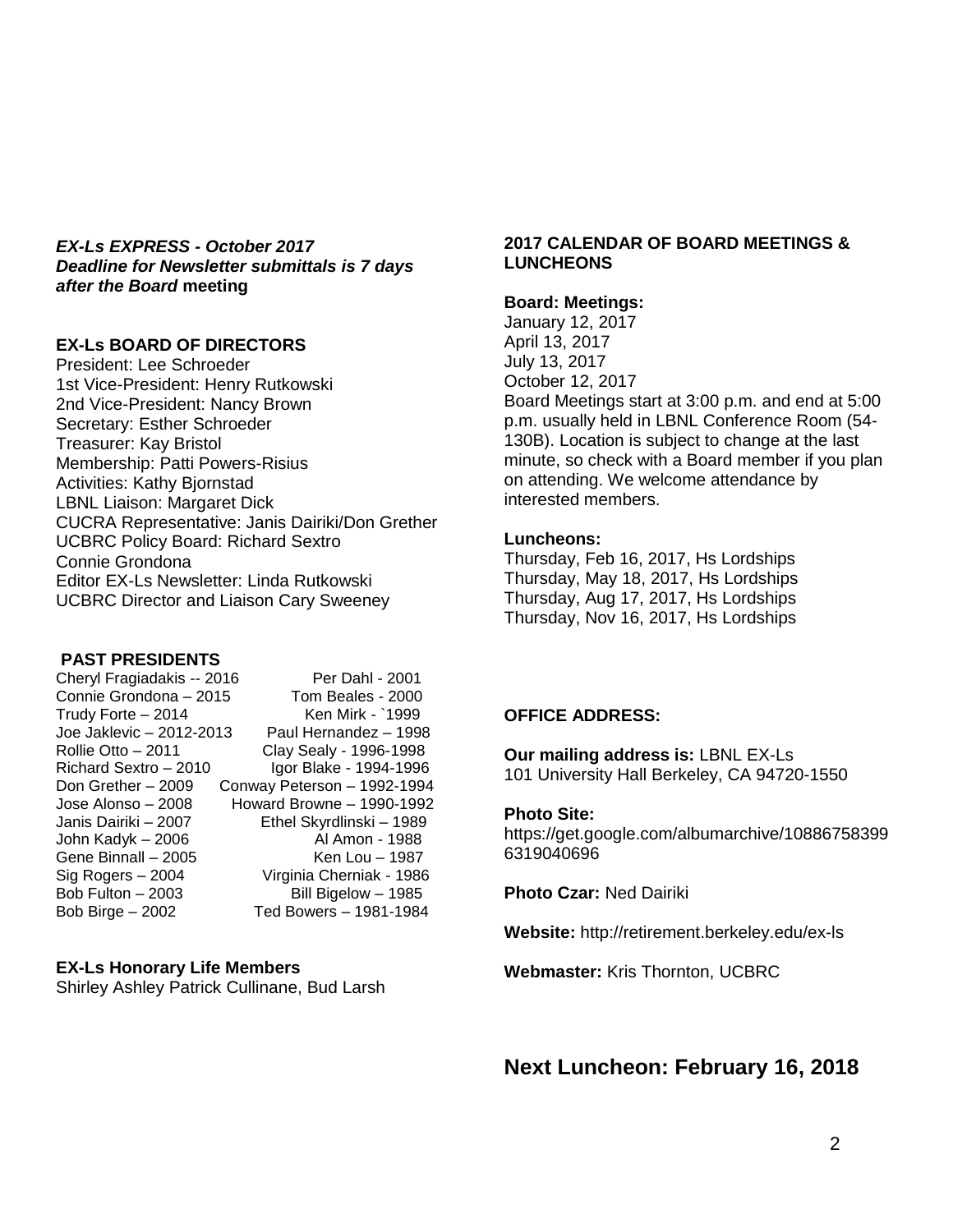# **President's Message**

## **August 2017 Luncheon:**

At the EX-Ls August 2017 luncheon we celebrated Vicky Jared's thirteen years of service as our Activities Coordinator. As all previous EX-Ls Presidents over the last thirteen years have found out—they couldn't have done their job without Vicky's generous and on-going support. Besides the certificate of appreciation for her years of service, beautiful orchids and two bottles of California wine went with Vicky to be enjoyed at her home in Martinez. At this luncheon Vicky also realized a long-time wish- that after being 'last at the luncheon table' for thirteen years, due to her duties as Activities Coordinator, to the applause of assembled EX-Ls, she was 'first' at the luncheon line! Thank you Vicky, for your thirteen years of extraordinary service to the EX-Ls!

## **Voluntary Contributions to the EX-Ls:**

As we noted in previous 2017 newsletters, due to the switch to the so-called 'universal membership (no dues),' we are asking for voluntary contributions twice each year—at the spring and fall luncheons, to off-set on-going costs associated with the operation of the EX-Ls. To-date in 2017 we have received approximately \$1000 and hope to build on this amount for our fall meeting, where we are again requesting a *voluntary contribution* of \$15.00. Your voluntary contribution can be included with your payment on the enclosed registration form or it can be paid at the luncheon. We are presently looking into whether these contributions are deductible on your income tax returns and will get back to you an answer.

### **Up-date on Retiree Health Benefits:**

In our July 2017 EX-Ls newsletter, we reported on the possibility of the UC Regent's discussing, at its July 2017 meeting, a proposal on the possible recession of the 70% floor for UC's aggregate contribution to the retiree's health benefit program. As reported, UC hadn't bothered to contact any of the retiree groups or other interested parties regarding the rationale for such a proposal. After an initial pulse of inquiries in the summer, UC has now decided to put off discussion of this proposal for 2017. However, it has been decided that in early 2018, the Office of the UC President will put together an advisory working group with representatives from a wide range of interested parties, to recommend strategies and options related to retiree health benefits. The university is expected to contribute at least 70% to retiree health benefits through 2018—with no changes taking place until 2019 at the earliest. More information can be found at: http://ucnet.universityofcalifornia.edu/news/2017/10/work-group-to-be-formedto-study,-make-recommendations-about-health-benefits-for-retirees.html.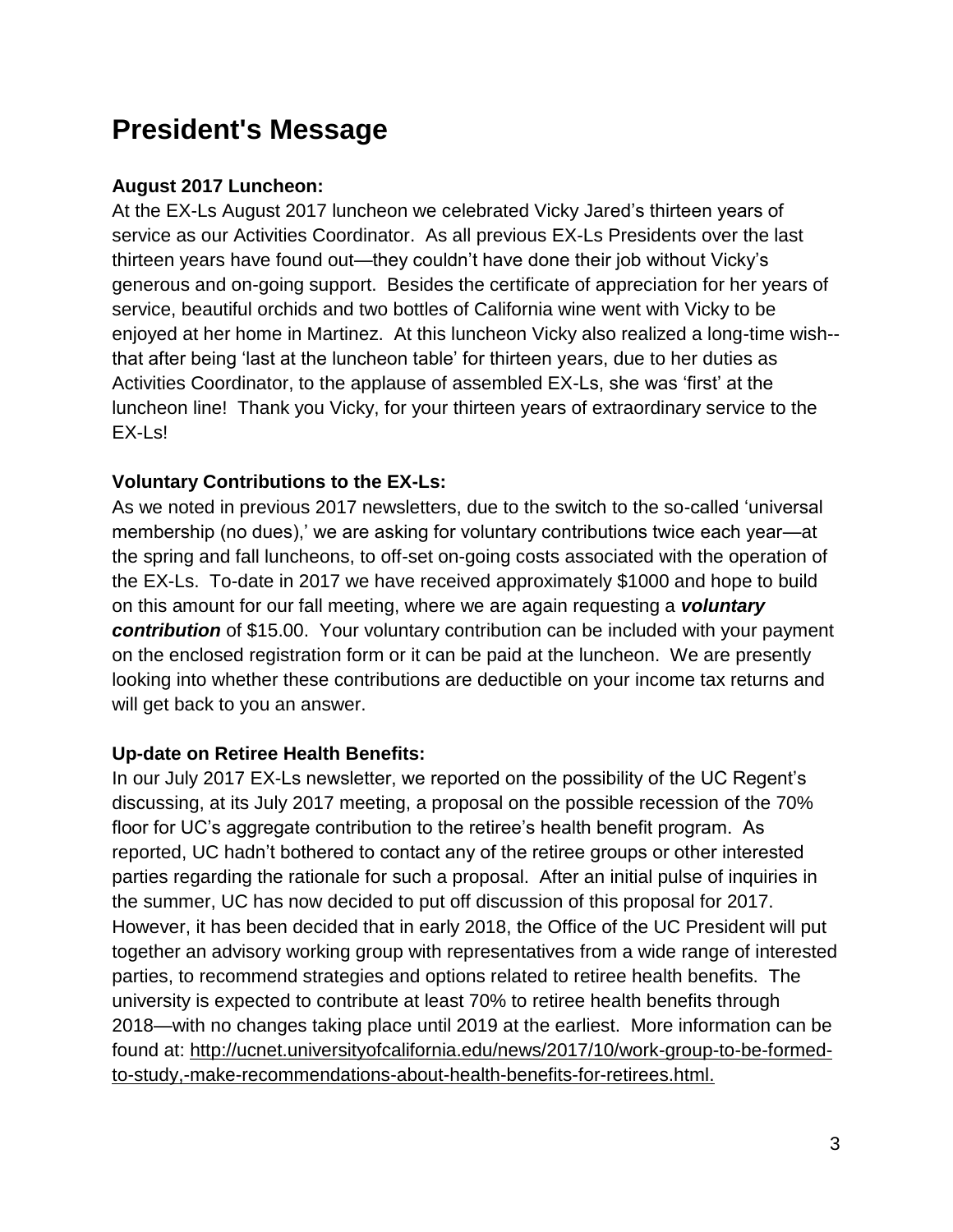## **EX-Ls 35th Anniversary:**

The EX-Ls were founded in 1982! At our recent (10/12/17) Board Meeting, it was decided that rather than celebrating our founding every ten years, we would do so every five years. So, 2017 represents our 35<sup>th</sup> year. Over the next several weeks the Board will be putting together ideas for celebrating the  $35<sup>th</sup>$  anniversary early next year at one of our quarterly luncheons—please stay tuned. If you have ideas on how we might celebrate this event, please let us know.

## **Call for Treasurer and Membership Candidates:**

At our upcoming November luncheon we will be voting on the EX-Ls Board's slate of candidates for 2018. At present, the slate consists of nominees for President (Henry Rutkowski), 1<sup>st</sup> Vice-President (Nancy Brown), 2<sup>nd</sup> Vice-President (Bob Cahn), Secretary (Esther Schroeder), and Activities (Kathy Bjornstad). However, we are still looking for candidates for: Treasurer and Membership. Later in this newsletter (page 12) is an article explaining the general responsibilities of the Treasurer and Membership positions. Please consider putting your name forward to join the EX-Ls Board in one of these positions. If interested, please contact me [\(lsschroeder@lbl.gov](mailto:lsschroeder@lbl.gov) or 925-933- 6880).

### **November 2017 EX-Ls Luncheon:**

Our final quarterly luncheon of 2017 will be held at Hs Lordships from 11:30-2:00 p.m. on November 16<sup>th</sup>. We are pleased to have Dr. Ernie Majer, researcher and former Acting Director of the Earth Sciences Division at LBNL as our speaker. He will be talking about the geological and social impacts of fossil fuels, and their exploration and production. Hope to see you at the luncheon!

## **Final Words:**

This will be my final contribution to the newsletter as the 2017 EX-Ls President. I have enjoyed my time with the EX-Ls Board and the opportunity to meet many in the EX-Ls community at these luncheons and at other activities. During the last few years we have continued our connections to LBNL through such events as the now annual Retiree Reception, and at the same time have strengthened our contacts to the University of California Retirement Center (UCBRC) with the opportunities that they provide to retirees. I hope to see you at future luncheons and other EX-Ls events.

## **Lee Schroeder (2017 EX-Ls President)**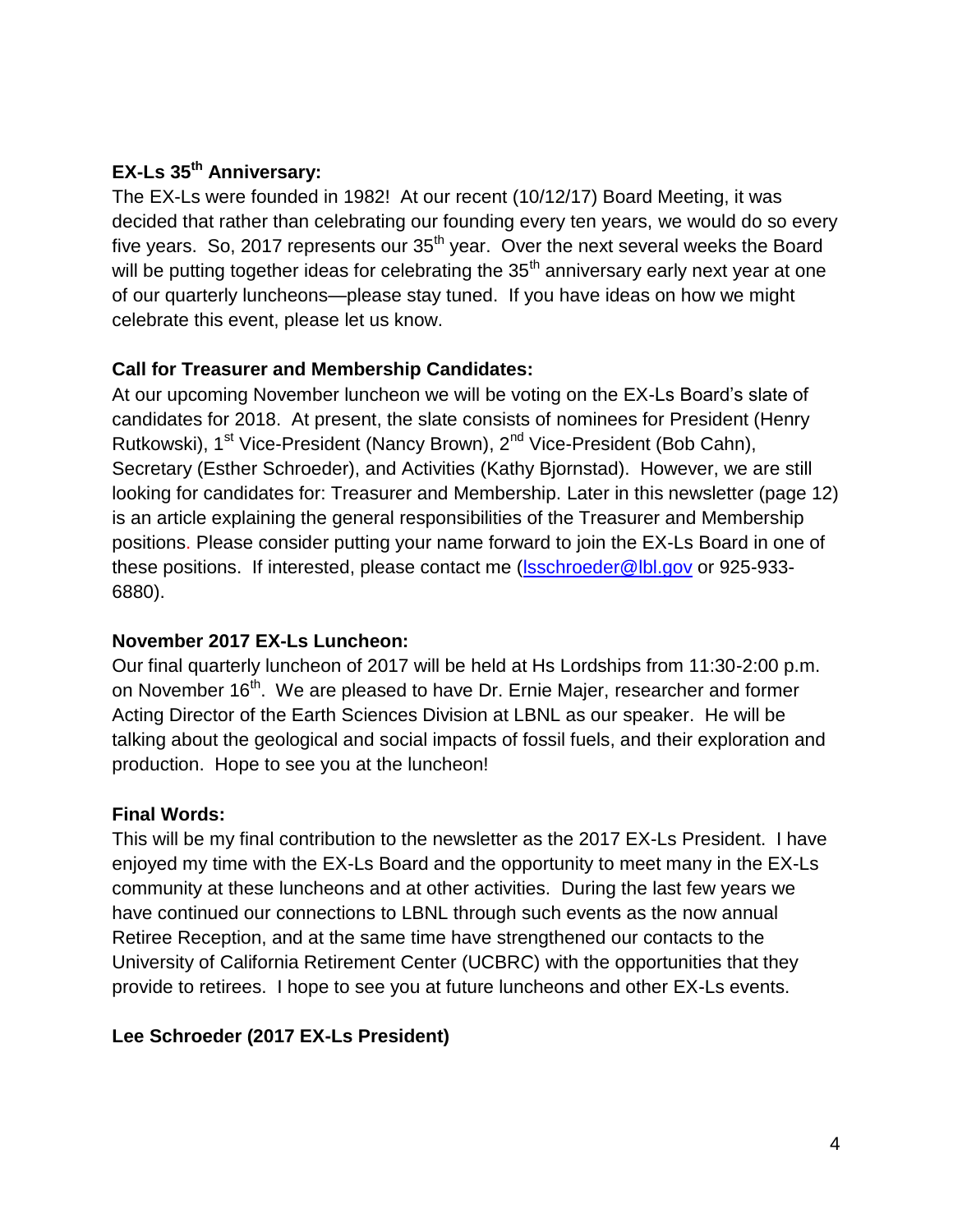#### Thank You EX-Ls

Thank you so much for the outpouring of well wishes and great comments from the lunch guests and EX-Ls Board members who wrote in the thank you cards I received during the August luncheon. I thank the Board for the lovely orchids, wine to enjoy in the future, the decadent chocolate dessert and (oh yes) the chance to be first in line for the buffet. It has been my pleasure to serve as Activities Coordinator for 13 years during which time I was lucky to work with a great group of EX-Ls Board officers. I will miss being an active member of the Board, but look forward to seeing so many of you at the lunches and other activities offered by EX-Ls. With sincere thanks, Vicky Jared.





**Submit your articles to EX-Ls Newsletter Editor: Linda Rutkowski Email:** chamisa6@att.net

> You can view event photos on our Google web page <http://get.google.com/albumarchive/108867583996319040696>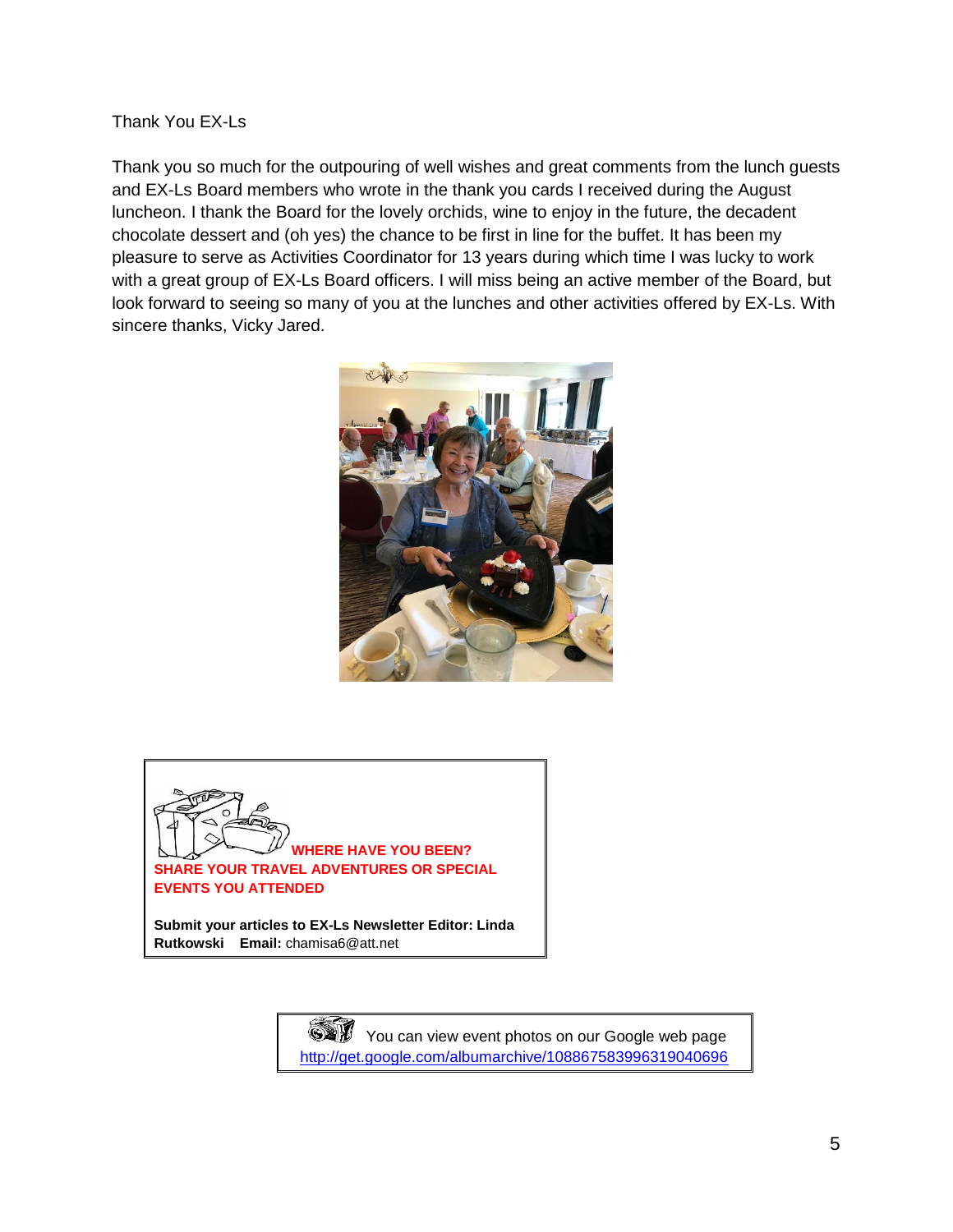## **August Luncheon Recap**

The August 17 luncheon speaker was Dr. John Perry, an emeritus professor of philosophy from Stanford and UC Riverside. He is also the co-host of the Public Radio program, "Philosophy Talk". His talk was titled "Thoughts on Retirement." There are two classes of attitude toward retirement. One is that retirement is in a sense the most wonderful state of living while the second is that retirement is a kind of death filled with anxiety. Perry gave a set of three quotes to exemplify each attitude. Retirement is a relatively modern phenomenon beginning with Germany under Chancellor Otto von Bismark.



In 1986, a revision of the 1967 Employment Act in the United States abolished age based retirement for "tenured workers" such as college professors. A special exemption was granted to colleges and universities allowing them to mandate retirement at 70 but only until 1994. The result is that a third of university faculty is older than 55 compared with 20% in the rest of the work force. Thirty-six per cent of all workers plan to delay retirement beyond 65, but more than twice that fraction of college and university faculty plan to delay retirement. Fifteen per cent plan to work to 80. Universities claim this phenomenon is making it hard to cut costs of education while families are finding it harder to pay tuition bills. In Perry's case, he went back to work teach at UC Riverside when the 2008 financial crisis hit his TIAA-CREF retirement fund from his Stanford career. The feeling of intellectual loss or the feeling that much remains to be done by an academic researcher are big dis-incentives to retiring. Universities try many inducements, such as free parking, office space, financial incentives, and good retirement plans. Being part of the intellectual community is very important. In 1968, when Perry began his career there was a flood of academic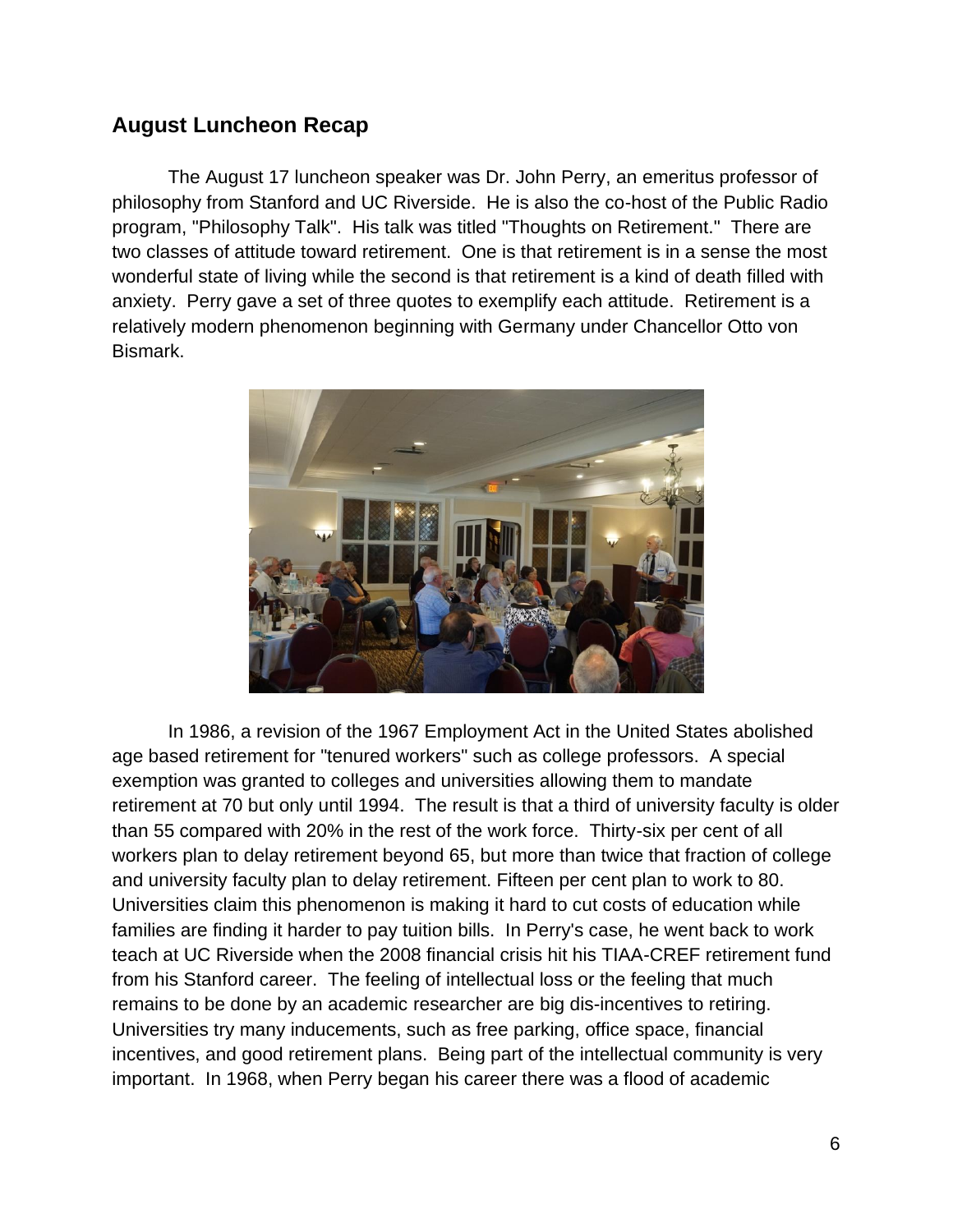positions, but now he is seeing smarter Ph.D.s get lesser jobs. He felt some moral pressure to move on. So, what to do?

Perry's philosophical principle to use in thinking about retirement is "To learn anything truly valuable that will make a remarkable difference in your life, you must set aside the safety of your belief system." This advice is attributed to a book Look Ma, Life's Easy by Ernie J. Zelinski and it is the advice philosophy professors give to new college students. Should the beliefs and goals that have governed your life continue to guide your life? New retirees are like freshmen in college. One way to accomplish this is to concentrate on what you want to do and not on what you want to have done.

The most important accomplishment for any person is their self. In a sense each of us is a self novelist. Our job is to write a novel in which we ourselves are the hero and we do this by living out our life. One way to design your life is to write your own obituary and try to live so that it becomes a true account of your life.

An alternate picture of the self is to regard it as an illusion perpetrated by nature and society. The key to this picture is that the now is the only reality. To be bound by the past and to be obsessed with worry about the future is to cheat yourself. The quote that exemplifies this picture is from Charlie Brown's Little Book of Wisdom by Charles Schultz. "Learn from yesterday, live for today, look to tomorrow, rest this afternoon."

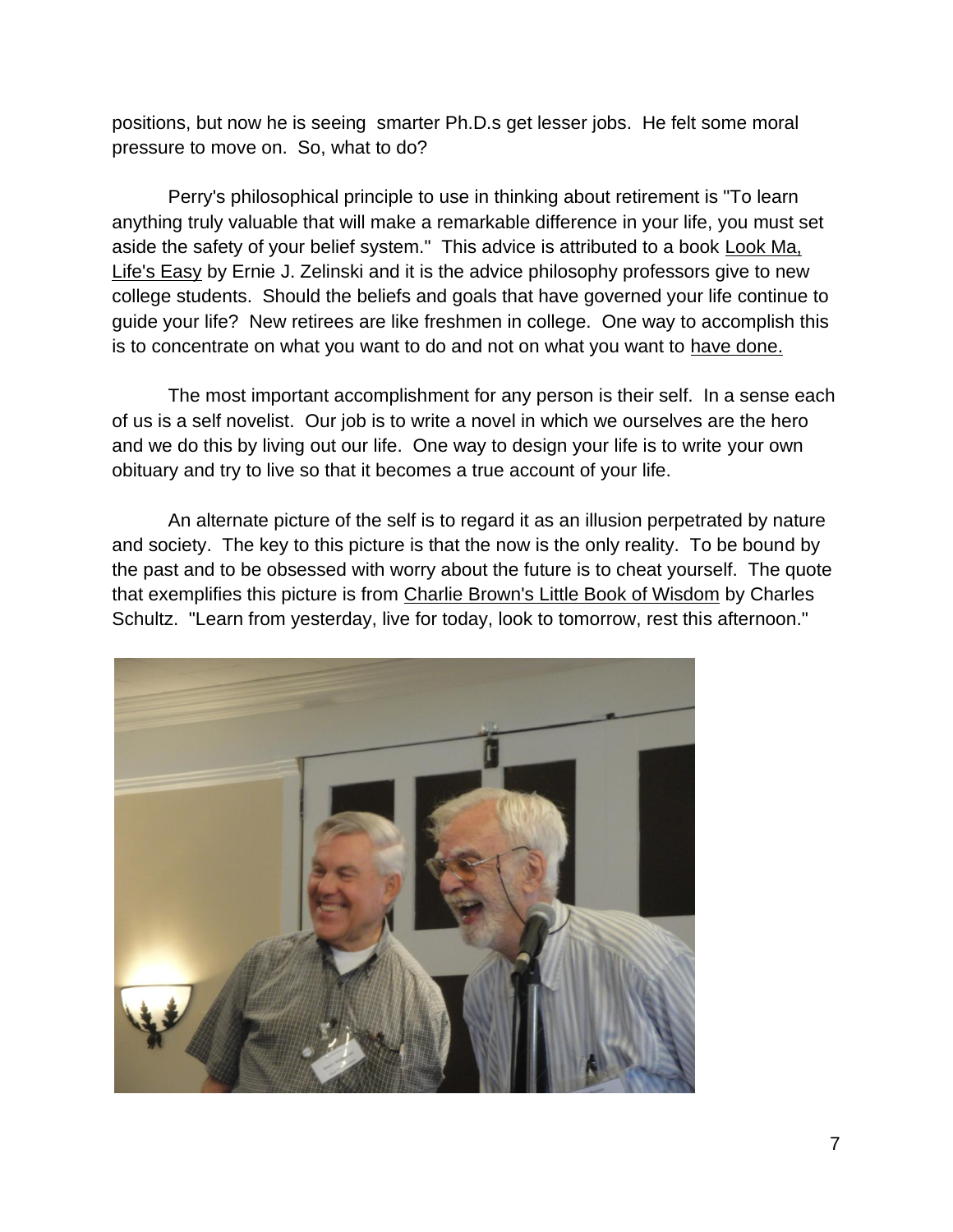## **Great American Eclipse of 2017 Submitted by Janis Dairiki**

Like many Californians we traveled north to see the total eclipse on August 21, 2017. Unlike most Californians we went to Wyoming for a week on the CM Ranch near Dubois. It was a great eclipse – beautiful blue-sky day – and a great week. We were part of a Sirius Travel group (see photo) and shared a cabin with our graduate school friends, Bill and Rilla McHarris, from Michigan. To see the eclipse, we walked out onto the lawn where everyone else had gathered. We had a great view and took a few pictures. These photos below were taken by other members of our group. Some horse riding during the week, some hikes, great food and company, sitting on the cabin porch, looking at the stars, touring in the Tetons, a visit to the wildlife art museum in Jackson (wonderful place) and a farewell barbecue the last night at the ranch – best steak we've had in years! Highly recommended.



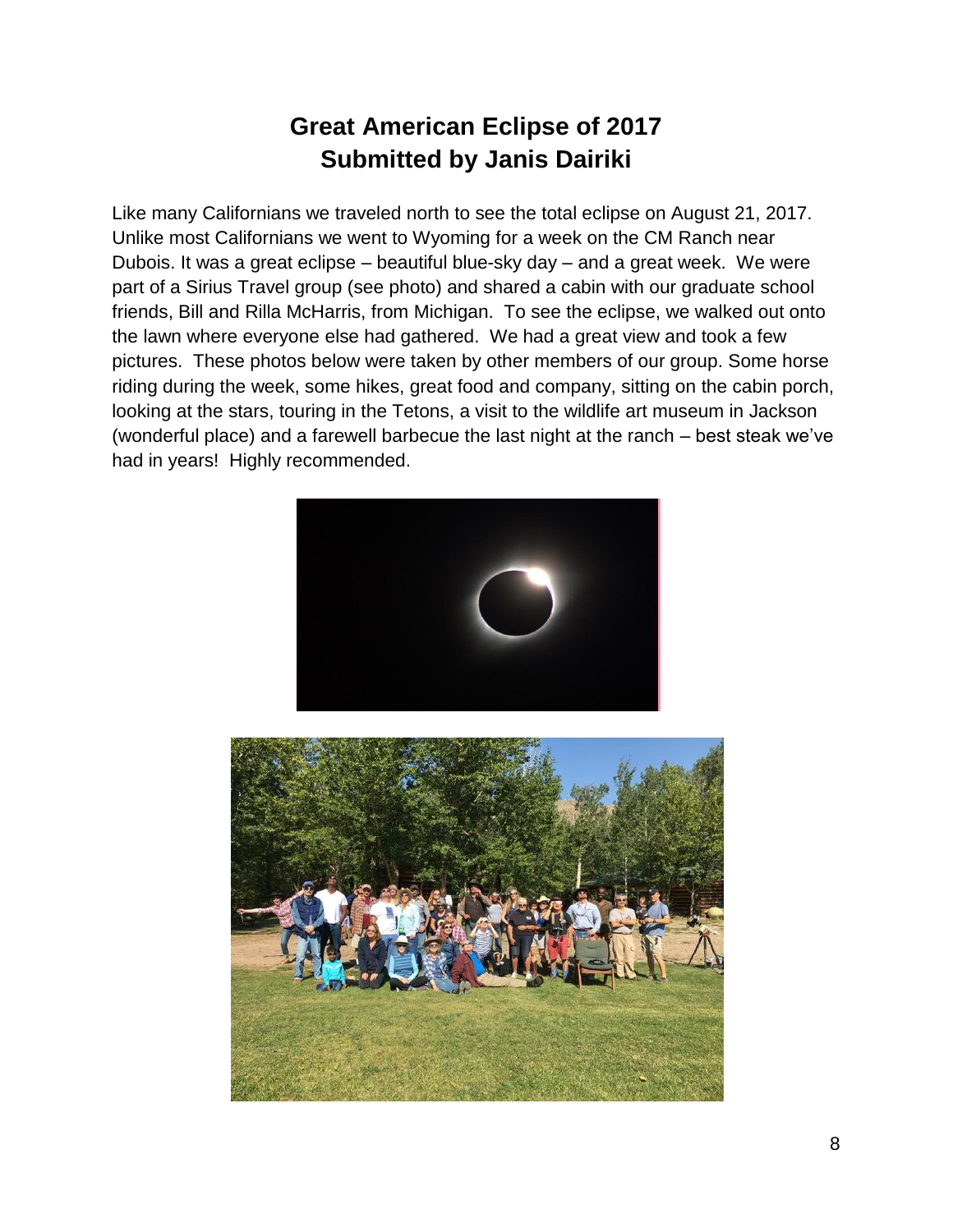#### **LBNL AND THE BERKELEY SOLANO STROLL SEPTEMBER 10, 2017 Vicky Jared, EX-Ls Volunteer**

LBNL participated in the Solano Stroll held on Sunday, September 10, 2017, in Berkeley and Albany. The Lab's Government and Community Relations Office hosted the booth, and had about twenty-six Laboratory volunteers ready to talk with those strolling by. EX-Ls representative



Richard and Vicky Jared volunteered to participate at the Lab's booth and greeted "strollers", and handed out the very popular Periodic Table poster





The Solano Stroll is an annual Berkeley/ Albany joint event that features a parade down Solano Avenue, exotic food, live entertainment and informational booths staffed by local businesses and organizations. The Stroll is a unique opportunity to enlighten the local communities about the research activities at the Laboratory. Volunteers fielded questions and shared their knowledge of the Lab with hundreds of visitors of all ages who stopped by during the event. In addition to demos by ESnet and Workforce Development & Education, staff from the Physical Sciences Division and the Joint Bioenergy Institute hosted a DIY fermentation project to help explain the process of creating biofuels. You can view more photos of the event on the EX-Ls' Photo Web Page at:

<http://.get.google.com/albumarchive/108867583996319040696>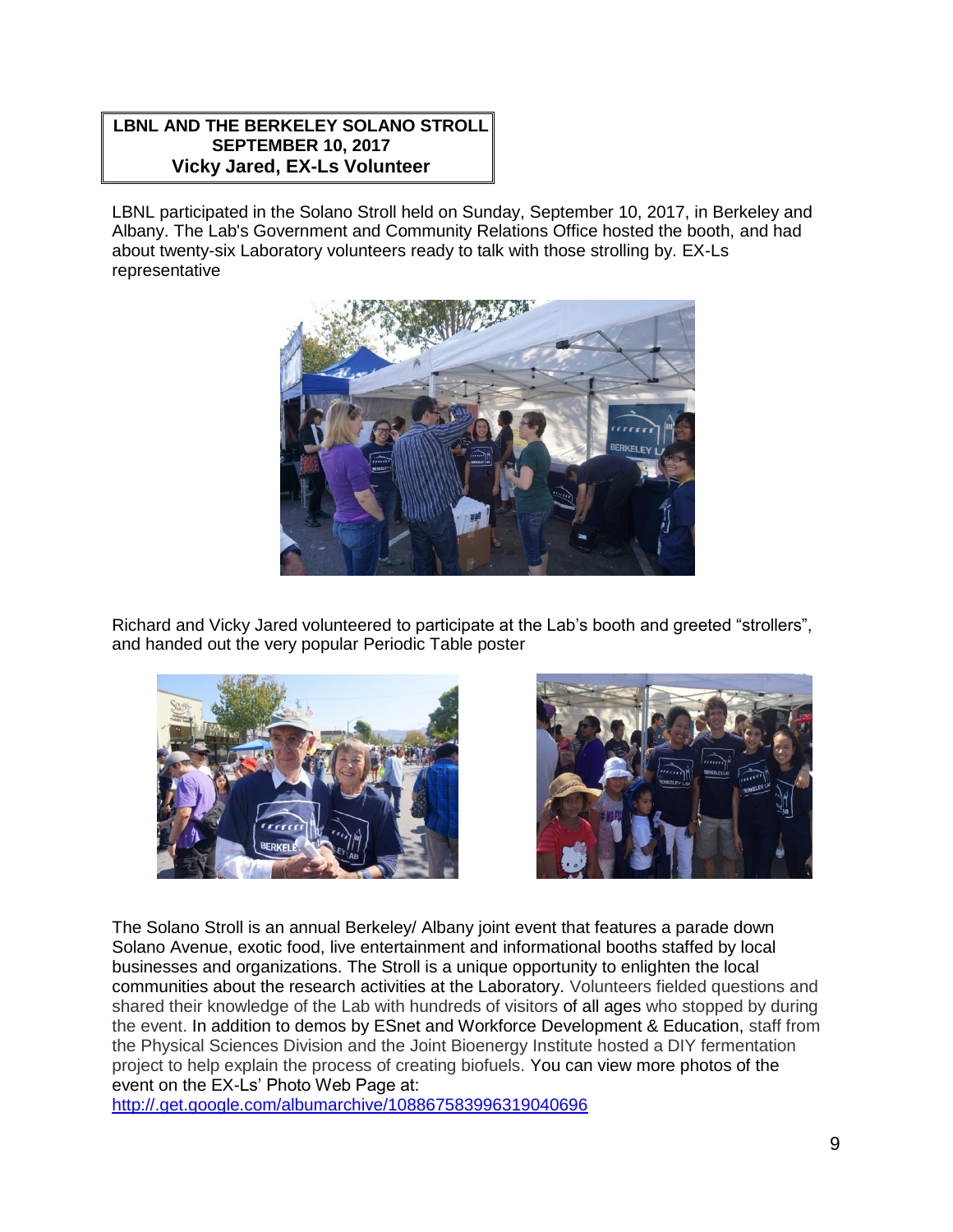## **Chancellor's Reception for New Retirees**

Approximately 100 retirees, guests, university representatives, and officers from retiree organizations attended the Chancellor's Reception for New Retirees which was held in the the spacious back yard of the Chancellor's residence on the Berkeley Campus on October 10th. The event was organized by the UC Berkeley Retirement Center (UCBRC)



Lee Schroeder and Henry Rutkowski represented the EX-Ls.



Chancellor Carol Christ welcomed all the retirees and expressed the thanks of the University for their many years of service and pointed out the many contributions made by retirees beyond their active years of service. New retirees were encouraged to continue their service to the university community.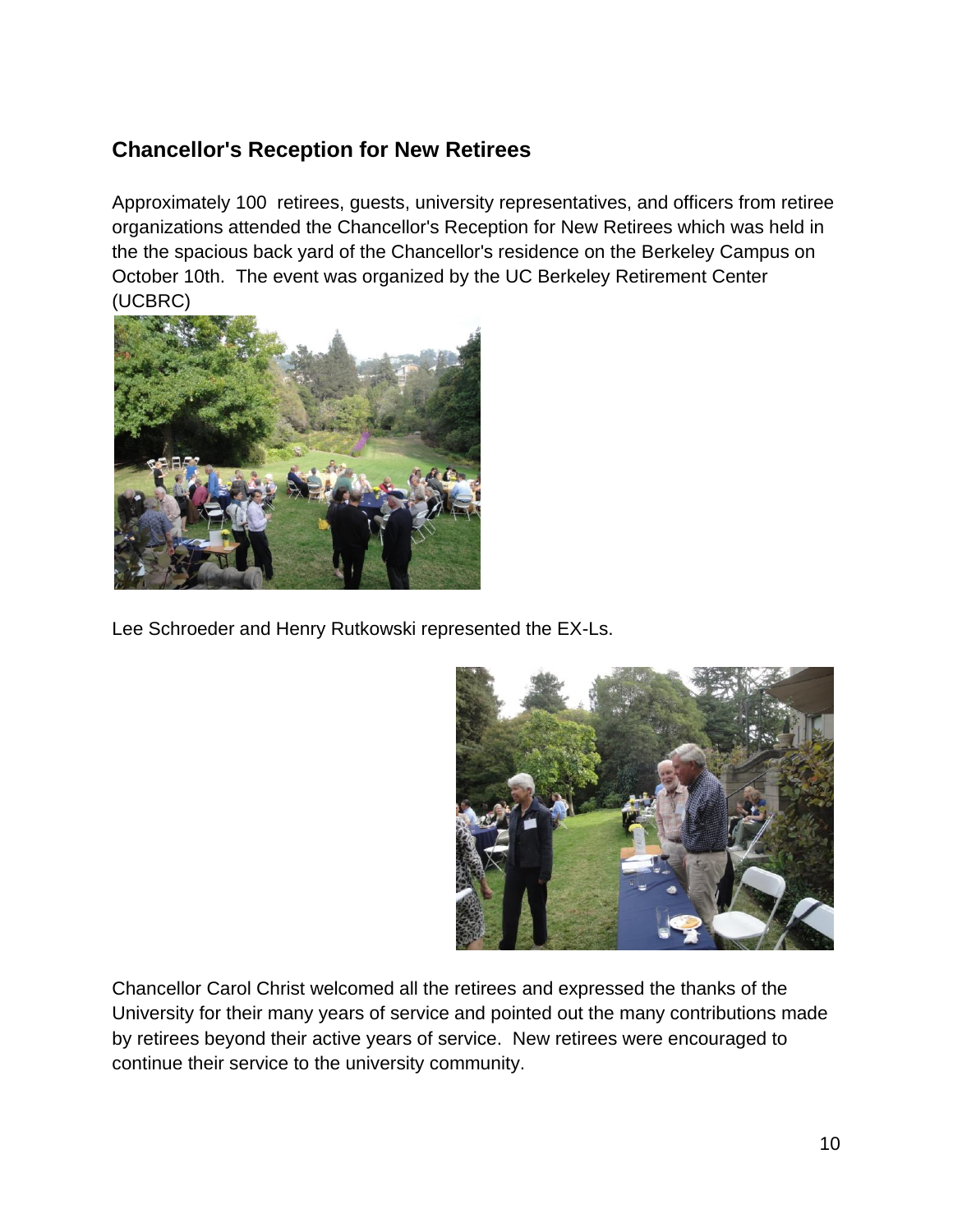Angelica Stacy, Associate Vice Provost for Faculty (Office for Faculty Equity and Welfare) recognized each group of retirees (Berkeley Campus, Office of the President and LBNL). Pictured below is Gregory Norman from the Lab.



Patti Owens, Chair of the UC Berkeley Retirement Center Advisory Board introduced the Officers of the various Retirement Associations.

Everyone then joined Chancellor Christ in a Champagne Toast.

Cary 'Sweeney and Kris Thornton from the UCBRC announced and handed out raffle prizes to the lucky recipients. The prizes included, among other things, memberships to the Botanical Garden and tickets for Cal Performances.



Eve Edelson talking with Henry.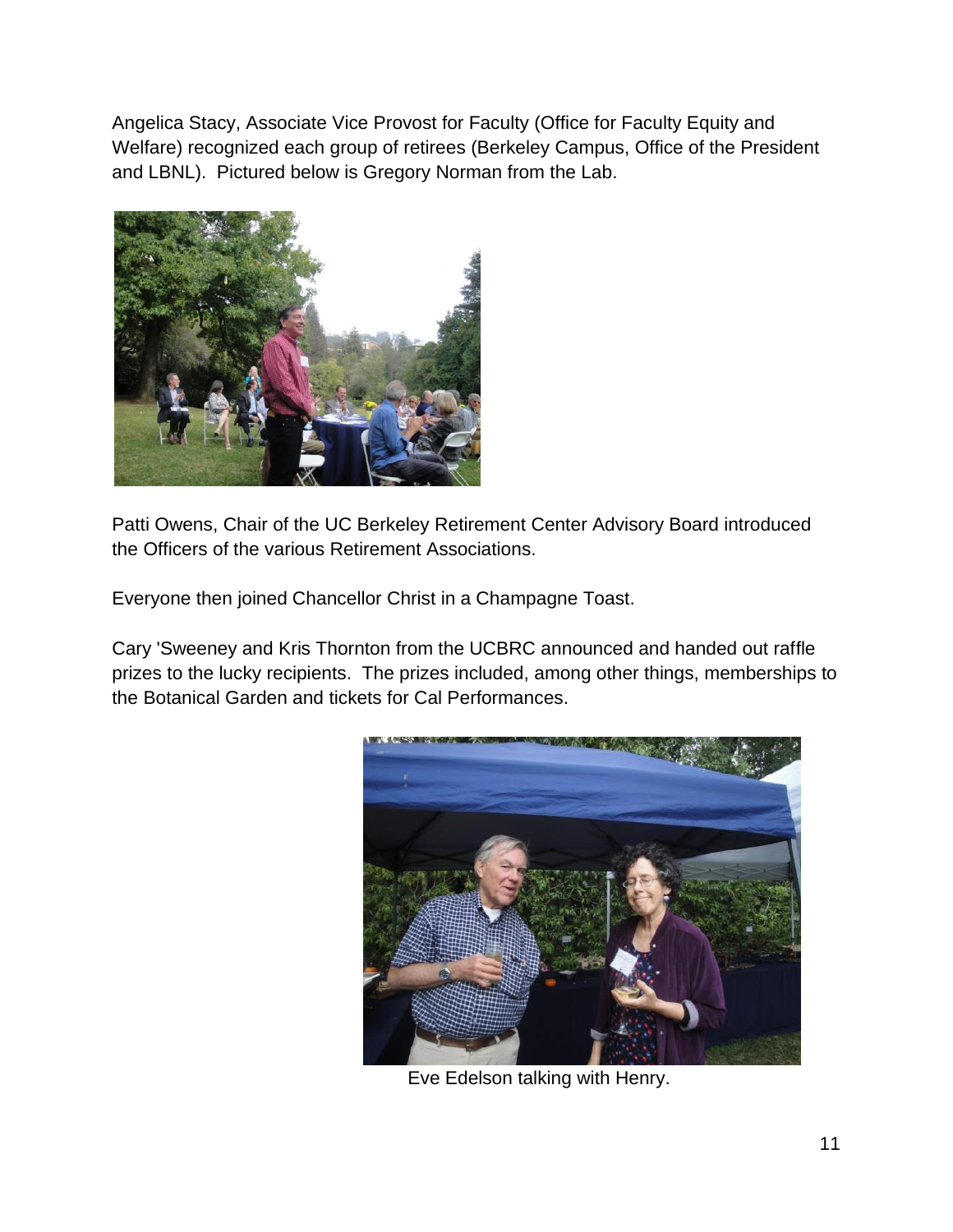### **EX-Ls Board of Directors Open Positions for 2018 (Treasurer and Membership Coordinator)**

We are seeking candidates for a Treasurer and Membership Coordinator to serve on the EX-Ls Board of Directors starting January 1, 2018. The positions are nominally for a one-year term, but there is no limit on the number of terms that can be served. The Board of Directors meets at least four times per year and the meetings are "open" to all EX-Ls members. The duties of these two Board of Director positions are described below.

**Treasurer:** The Treasurer is responsible for the disbursement of all funds that are needed for the operation of the EX-Ls Association. He/she is expected to deposit collected funds into the bank that currently manages the EX-Ls funds in a timely manner. The Treasurer is expected to attend all luncheons to perform the above duties. If for some reason the Treasurer is not available, the President, the  $1<sup>st</sup>$  Vice President and the Secretary have the same authority as the Treasurer to perform these responsibilities. The Treasurer will evaluate the financial status of the organization and make recommendations to the Board that he/she deem appropriate. He/she also, prepares financial reports for the Board meetings, and provides the Board, at the first meeting of the year, with a summary of the previous year's income and expenditures. In addition, the Treasurer is responsible for maintaining the bank statements, year-end financial reports, and the Cumulative List of Charitable Donations (if any) in accordance with the EX-Ls' Policy on Essential Documents.

For questions and more information about the position, please contact our current Treasurer, Kay Bristol, at [kbristol@berkeley.edu,](mailto:kbristol@berkeley.edu) 510-665-8022, or talk to a current Board Member.

**Membership Coordinator:** The Membership Coordinator is responsible for maintaining the membership roster and membership statistics. Management of any lists containing private information is handled in accordance with policies approved by the Board. In accordance with the EX-Ls' Policy on Essential Documents, the Membership Coordinator maintains copies of the Annual Directory of Members. The Membership Coordinator works closely with the University of California at Berkeley Retirement Center (UCBRC) which sends out all EX-Ls announcements. The Membership Coordinator is responsible for attending outreach events for new retirees, such as the annual Retirees Reception.

For questions and more information, please contact the current Membership Coordinator, Patti Powers-Risius at [pattijac@icloud.com,](mailto:pattijac@icloud.com) 510-525-9045, or talk to a current Board Member.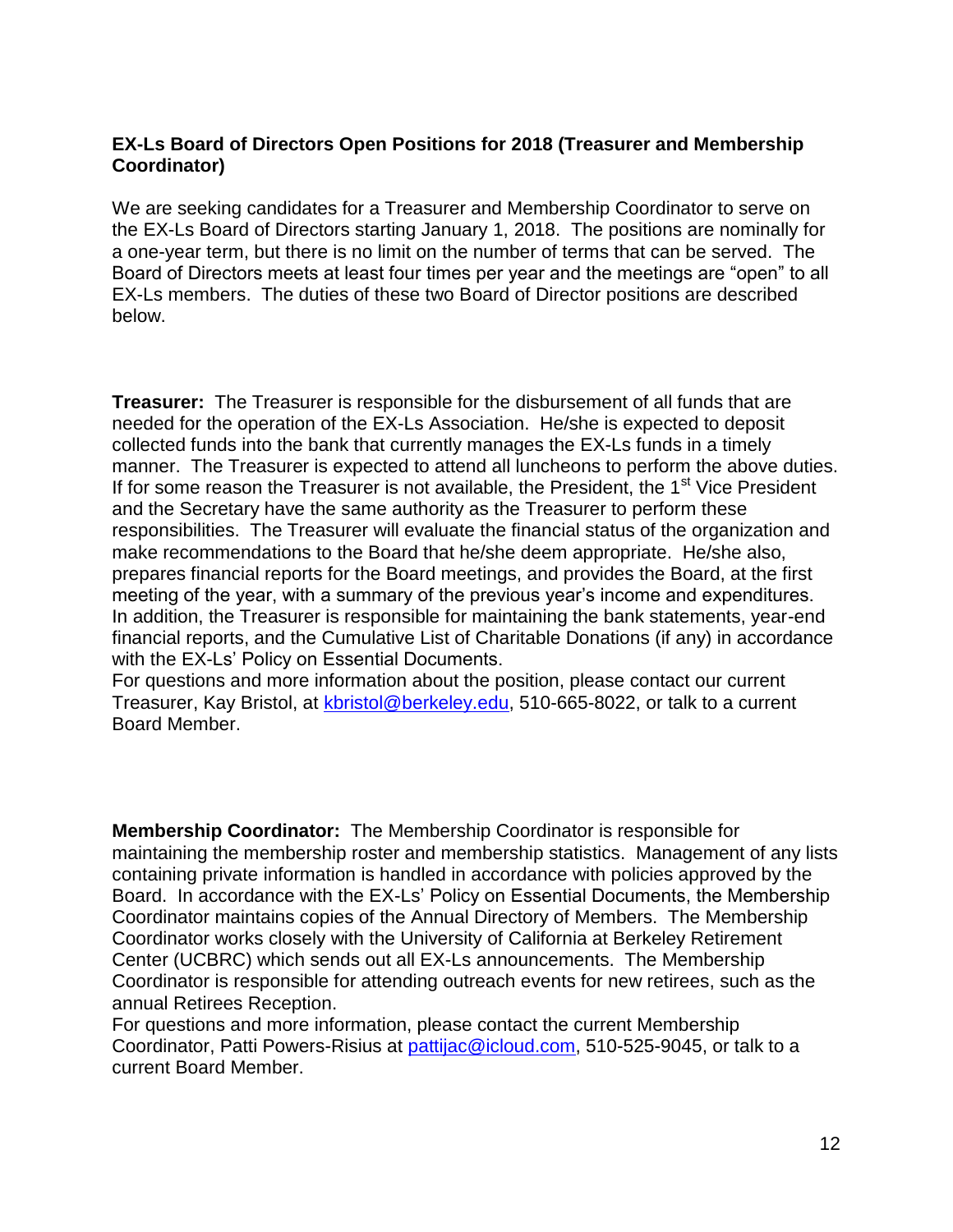



 **Date: Thursday, November 16, 2017**

**LUNCHEON SPEAKER:** *Ernie Majer, Ph.D.* Affiliate: Lawrence Berkeley National Laboratory and Sandia National Laboratory

Seismicity related to human activities has been noted for over a hundred years, however, as populations have increased and the need for energy has increased, induced seismicity (IS) has become more prevalent. IS has been noted with mining, water impoundment, nuclear waste disposal, oil and gas activities, geothermal



projects, chemical waste disposal and potentially with carbon sequestration projects. The impacts have ranged from very little to having to shut down projects. Discussed will be known causes and the current understanding of IS creation, potential impacts as energy needs increase, and what mitigation measure are available.

## **TITLE OF TALK: Induced Seismicity: History, Causes and Concerns**

**BIOGRAPHY: Ernie Majer, Ph.D.,** Geophysics, University of California, Berkeley

Over 40 years of experience in the development and application of geophysical methods to explore for and develop geothermal and petroleum resources. The focus has been on the application of high resolution seismic imaging using both active (surface reflection, Vertical Seismic Profiling (VSP), crosshole) and passive methods (microearthquakes) for defining fluid content, permeable pathways, stress regimes and other properties that optimize the production of geothermal and petroleum resources. Recent work has been in applying geophysical methods to Enhanced Geothermal Systems (EGS) to understand the static and dynamic properties of the geothermal reservoir as it is being stimulated with fluids. Recent involvement has been the responsibility to lead an international scientific effort for IEA on defining the role of induced seismicity in the advancement of EGS. Current and future effort is in further development of innovative geophysical methods for EGS and integrating these techniques with other disciplines to optimize energy production.

**\*\*\*\*\*\*\*\*\*\*\*\*\*\*\*\*\*\*\*\*\*\*\*\*\*\*\*\*\*\*\*\*\*\*\*\*\*\*\*\*\*\*\*\*\*\*\*\*\*\*\*\*\*\*\*\*\*\*\*\*\*\*\*\*\*\*\*\*\*\*\*\*\*\*\*\*\*\*\*\*\*\*\*\*\*\*\*\*\*\*\*\*\*\*\*\*\*\*\*\*\*\*\*\*\*\*\*\*\*\*\*\*\*\*\*\*\*\*\*\*\*\*\*\*\*\***

#### $\leftarrow$ **Where: HS Lordships Restaurant, 199 Seawall Drive, Berkeley Marina**

**Time:** 11:30 AM no host bar open - Lunch Served at 12:00 – Concludes at 2:00 PM

**Location:** Windsor Court Room - To the right of the entrance door

**No-Host Bar Service:** Opens at 11:30 – No Host Bar Service located in the banquet room

**Lunch Service - Buffet:** Garden Salad with two dressings, Sliced Seasonal Fruit, Baked Herb Chicken, Pan Seared Cod, Portobello Mushroom Ravioli, Rice Pilaf, Fresh Seasonal Vegetables, Assorted Desserts. Dinner rolls and butter, water, coffee (hot tea on request) and iced tea. **Cost: \$30 per person (prepaid)**